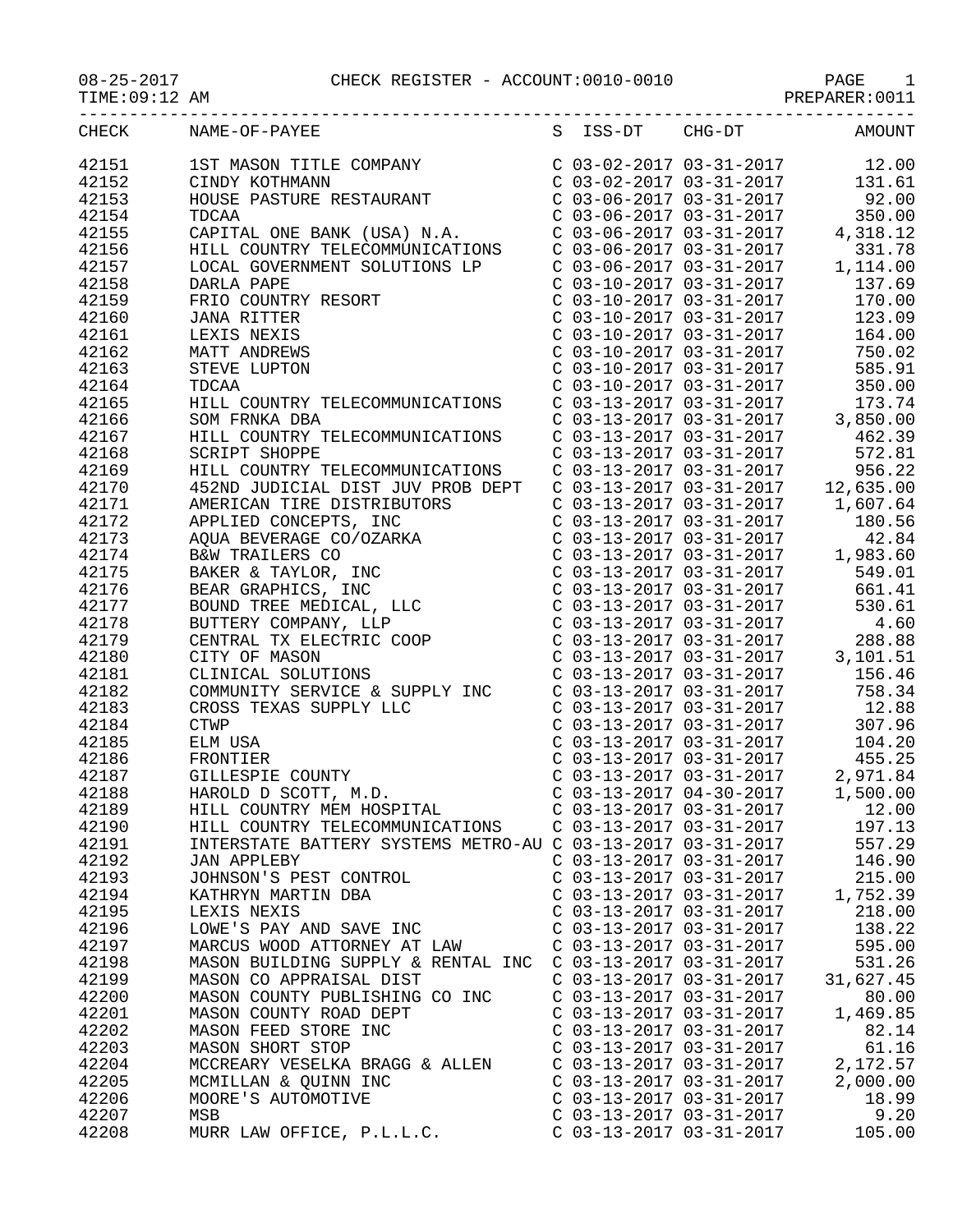## 08-25-2017 CHECK REGISTER - ACCOUNT:0010-0010 PAGE 2

PAGE<br>PREPARER:0011<br>--------

| CHECK | NAME-OF-PAYEE                      |                           |                           | S ISS-DT CHG-DT AMOUNT |
|-------|------------------------------------|---------------------------|---------------------------|------------------------|
|       |                                    |                           |                           |                        |
|       |                                    |                           |                           |                        |
|       |                                    |                           |                           |                        |
|       |                                    |                           |                           |                        |
|       |                                    |                           |                           |                        |
|       |                                    |                           |                           |                        |
|       |                                    |                           |                           |                        |
|       |                                    |                           |                           |                        |
|       |                                    |                           |                           |                        |
|       |                                    |                           |                           |                        |
|       |                                    |                           |                           |                        |
|       |                                    |                           |                           |                        |
|       |                                    |                           |                           |                        |
|       |                                    |                           |                           |                        |
|       |                                    |                           |                           |                        |
|       |                                    |                           |                           |                        |
|       |                                    |                           |                           |                        |
|       |                                    |                           |                           |                        |
|       |                                    |                           |                           |                        |
|       |                                    |                           |                           |                        |
|       |                                    |                           |                           |                        |
|       |                                    |                           |                           |                        |
|       |                                    |                           |                           |                        |
|       |                                    |                           |                           |                        |
|       |                                    |                           |                           |                        |
|       |                                    |                           |                           |                        |
|       |                                    |                           |                           |                        |
|       |                                    |                           |                           |                        |
|       |                                    |                           |                           |                        |
|       |                                    |                           |                           |                        |
|       |                                    |                           |                           |                        |
|       |                                    |                           |                           |                        |
|       |                                    |                           |                           |                        |
|       |                                    |                           |                           |                        |
|       |                                    |                           |                           |                        |
|       |                                    |                           |                           |                        |
|       |                                    |                           |                           |                        |
|       |                                    |                           |                           |                        |
|       |                                    |                           |                           |                        |
|       |                                    |                           |                           |                        |
|       |                                    |                           |                           |                        |
|       |                                    |                           |                           |                        |
| 42247 | CHRIS BERTOGLIO                    |                           | $C$ 03-27-2017 04-30-2017 | 42.00                  |
| 42248 | CNH INDUSTRIAL CAPITAL AMERICA LLC | C 03-27-2017 04-30-2017   |                           | 3,288.23               |
| 42249 | COUNTY JUDGES EDUCATION FUND       | $C$ 03-27-2017 04-30-2017 |                           | 125.00                 |
| 42250 | CROSS TEXAS SUPPLY LLC             | $C$ 03-27-2017 03-31-2017 |                           | 66.24                  |
| 42251 | <b>DISH</b>                        | $C$ 03-27-2017 04-30-2017 |                           | 111.49                 |
| 42252 | ELECTION SYSTEMS & SOFTWARE        | C 03-27-2017 04-30-2017   |                           | 76.70                  |
| 42253 | ELM USA                            | C 03-27-2017 04-30-2017   |                           | 153.34                 |
|       |                                    |                           |                           |                        |
| 42254 | FLEMING'S HILL CO COLLISION REPAIR | $C$ 03-27-2017 04-30-2017 |                           | 1,938.92               |
| 42255 | FRONTIER                           | $C$ 03-27-2017 04-30-2017 |                           | 176.73                 |
| 42256 | HOLT CAT                           | $C$ 03-27-2017 04-30-2017 |                           | 612.33                 |
| 42257 | <b>JERRY BEARDEN</b>               | $C$ 03-27-2017 04-30-2017 |                           | 117.70                 |
| 42258 | LOOKOUT BOOKS                      | $C$ 03-27-2017 04-30-2017 |                           | 352.24                 |
| 42259 | LUCIO MORA                         | C 03-27-2017 03-31-2017   |                           | 1,275.00               |
| 42260 | MASON CNTY TAX ASSESSOR-COLLECTOR  | C 03-27-2017 03-31-2017   |                           | 7.50                   |
| 42261 | MICAH WALKER                       | $C$ 03-27-2017 03-31-2017 |                           | 2,474.60               |
| 42262 | OVERDRIVE INC                      | C 03-27-2017 04-30-2017   |                           | 536.18                 |
| 42263 | PAM BEAM                           | C 03-27-2017 03-31-2017   |                           | 80.00                  |
| 42264 | QUILL CORPORATION                  | C 03-27-2017 04-30-2017   |                           | 387.94                 |
| 42265 |                                    | C 03-27-2017 04-30-2017   |                           | 3.92                   |
|       | <b>SCRIPT SHOPPE</b>               |                           |                           |                        |
| 42266 | SOM FRNKA DBA                      | $C$ 03-27-2017 03-31-2017 |                           | 1,650.00               |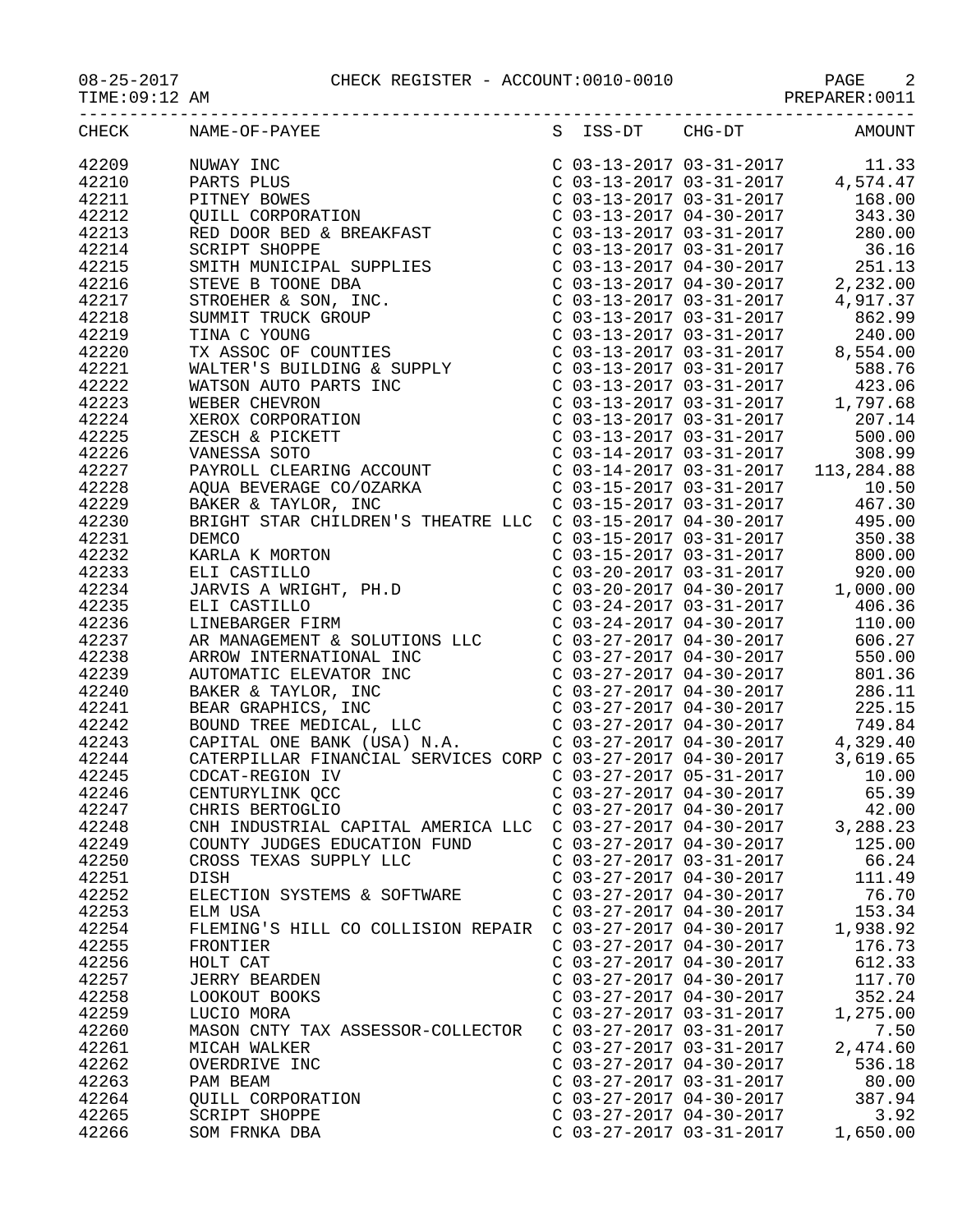08-25-2017 CHECK REGISTER - ACCOUNT:0010-0010 PAGE 3

| CHECK | NAME-OF-PAYEE                   | S. | ISS-DT                    | CHG-DT | AMOUNT     |
|-------|---------------------------------|----|---------------------------|--------|------------|
| 42267 | SPECTRA ASSOCIATES, INC         |    | $C$ 03-27-2017 04-30-2017 |        | 205.95     |
| 42268 | T7 ENTERPRISES LLC DBA          |    | V 03-27-2017 04-05-2017   |        | 51.25      |
| 42269 | TX ASSOC OF COUNTIES            |    | $C$ 03-27-2017 04-30-2017 |        | 29,530.00  |
| 42270 | WEST CENTRAL WIRELESS           |    | $C$ 03-27-2017 03-31-2017 |        | 66.00      |
| 42271 | ZESCH & PICKETT                 |    | $C$ 03-27-2017 04-30-2017 |        | 825.00     |
| 42272 | CTWP                            |    | $C$ 03-27-2017 04-30-2017 |        | 332.06     |
| 42273 | PAYROLL CLEARING ACCOUNT        |    | C 03-30-2017 03-31-2017   |        | 139,383.53 |
| 42274 | AMERITAS LIFE INS               |    | $C$ 03-31-2017 04-30-2017 |        | 43.05      |
| 42275 | TX ASSOCIATION OF COUNTIES HEBP |    | $C$ 03-31-2017 04-30-2017 |        | 1,439.09   |
|       |                                 |    |                           |        |            |